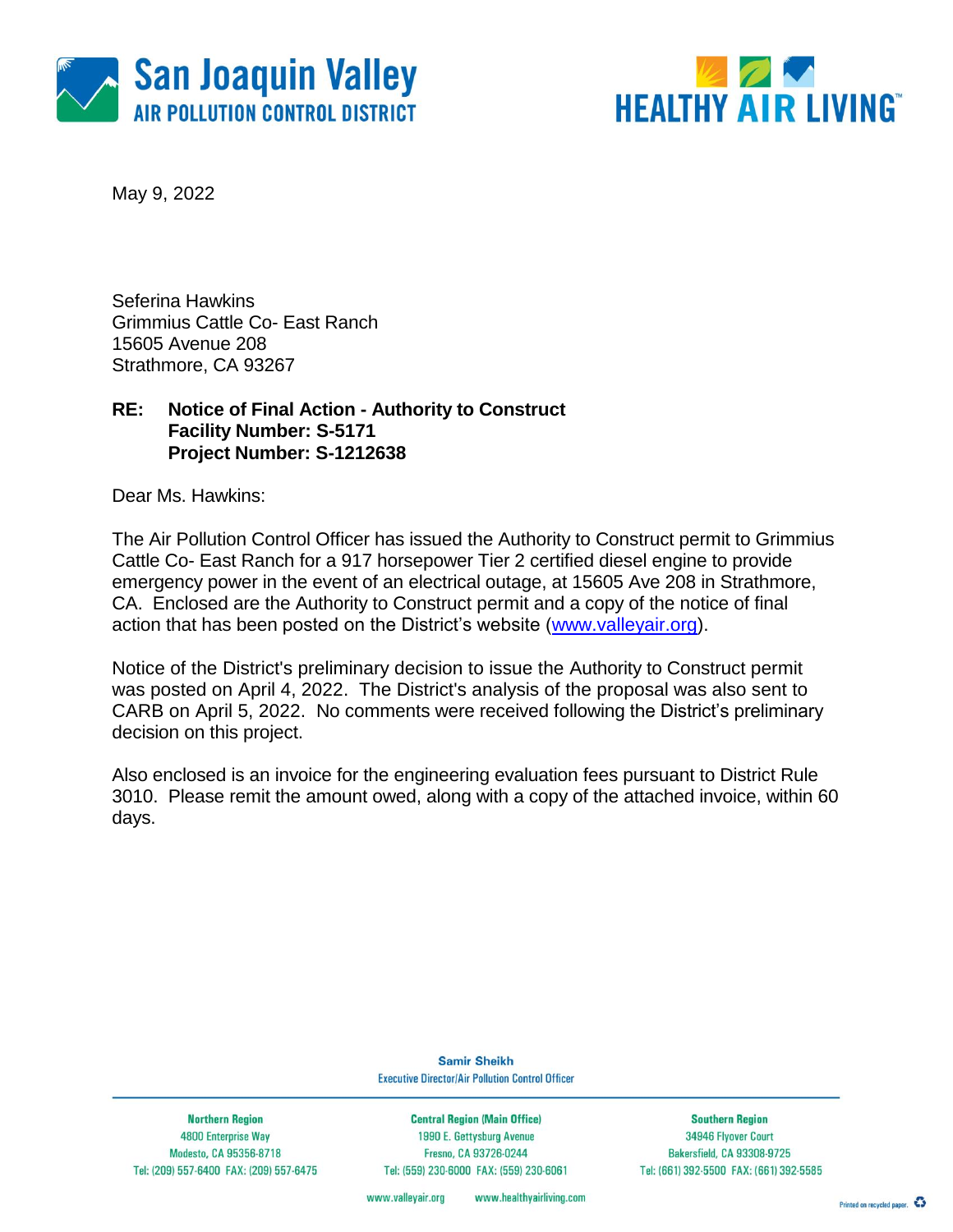Ms. Seferina Hawkins Page 2

Thank you for your cooperation in this matter. If you have any questions, please contact Mr. Errol Villegas at (559) 230-6000.

Sincerely,

Brian Clements Director of Permit Services

BC:gl

**Enclosures** 

cc: Courtney Graham, CARB (w/ enclosure) via email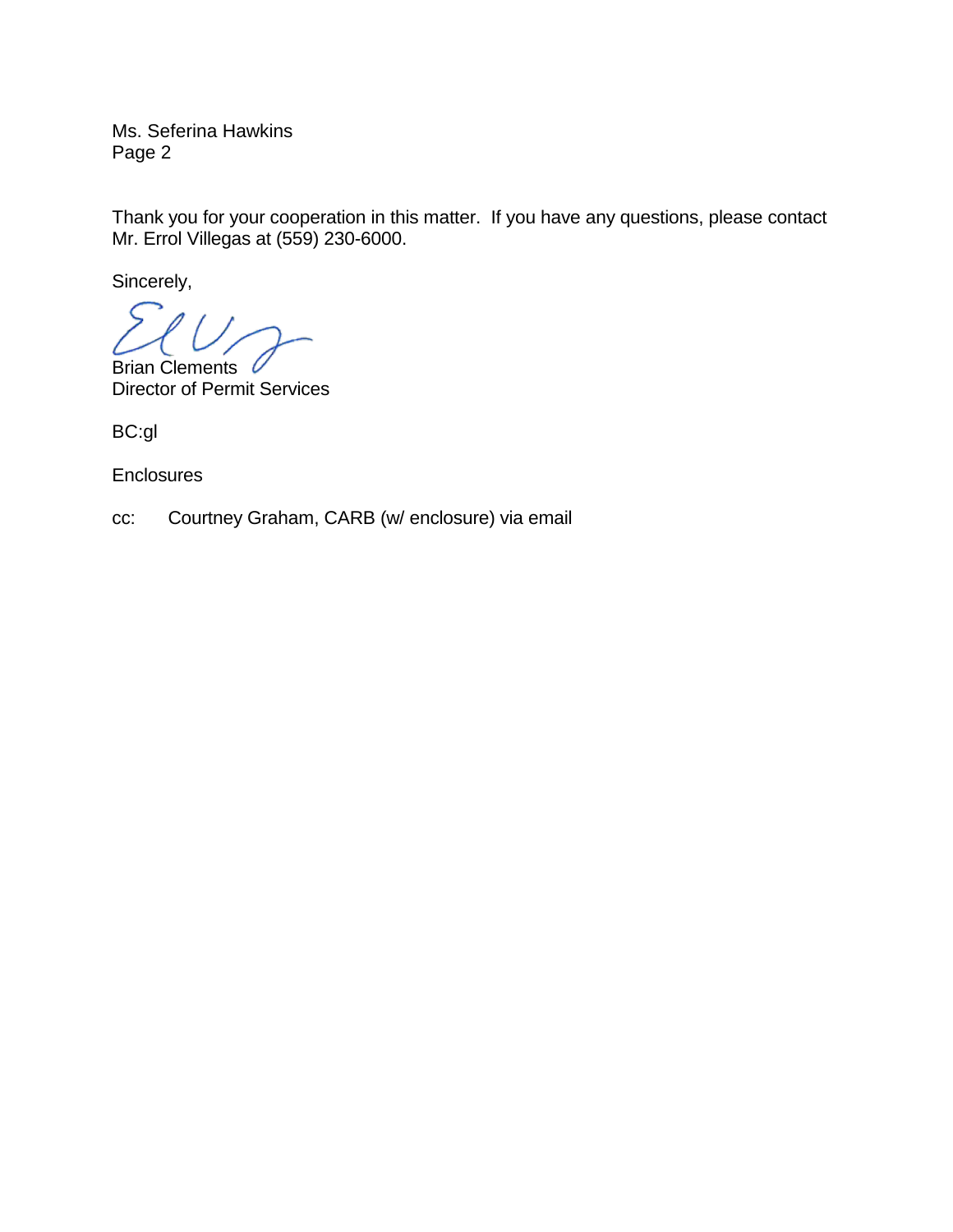



May 9, 2022

Facility # S-5171 GRIMMIUS CATTLE CO- EAST RANCH 15605 AVENUE 208 STRATHMORE, CA 93267

## **AUTHORITY TO CONSTRUCT (ATC)**

## *QUICK START GUIDE*

- 1. **Pay Invoice**: Please pay enclosed invoice before due date.
- 2. **Fully Understand ATC**: Make sure you understand ALL conditions in the ATC prior to construction, modification and/or operation.
- 3. **Follow ATC**: You must construct, modify and/or operate your equipment as specified on the ATC. Any unspecified changes may require a new ATC.
- 4. **Notify District**: You must notify the District's Compliance Department, at the telephone numbers below, upon start-up and/or operation under the ATC. Please record the date construction or modification commenced and the date the equipment began operation under the ATC. You may NOT operate your equipment until you have notified the District's Compliance Department. A startup inspection may be required prior to receiving your Permit to Operate.
- 5. **Source Test**:Schedule and perform any required source testing. See [http://www.valleyair.org/busind/comply/source\\_testing.htm](http://www.valleyair.org/busind/comply/source_testing.htm) for source testing resources.
- 6. **Maintain Records**:Maintain all records required by ATC. Records are reviewed during every inspection (or upon request) and must be retained for at least 5 years. Sample record keeping forms can be found at http://www.valleyair.org/busind/comply/compliance\_forms.htm.

By operating in compliance, you are doing your part to improve air quality for all Valley residents.

#### **For assistance, please contact District Compliance staff at any of the telephone numbers listed below.**

**Northern Region** 4800 Enterprise Way Modesto, CA 95356-8718 Tel: (209) 557-6400 FAX: (209) 557-6475

**Samir Sheikh Executive Director/Air Pollution Control Officer** 

**Central Region (Main Office)** 1990 E. Gettysburg Avenue Fresno, CA 93726-0244 Tel: (559) 230-6000 FAX: (559) 230-6061

**Southern Region** 34946 Flyover Court **Bakersfield, CA 93308-9725** Tel: (661) 392-5500 FAX: (661) 392-5585

www.healthyairliving.com www.valleyair.org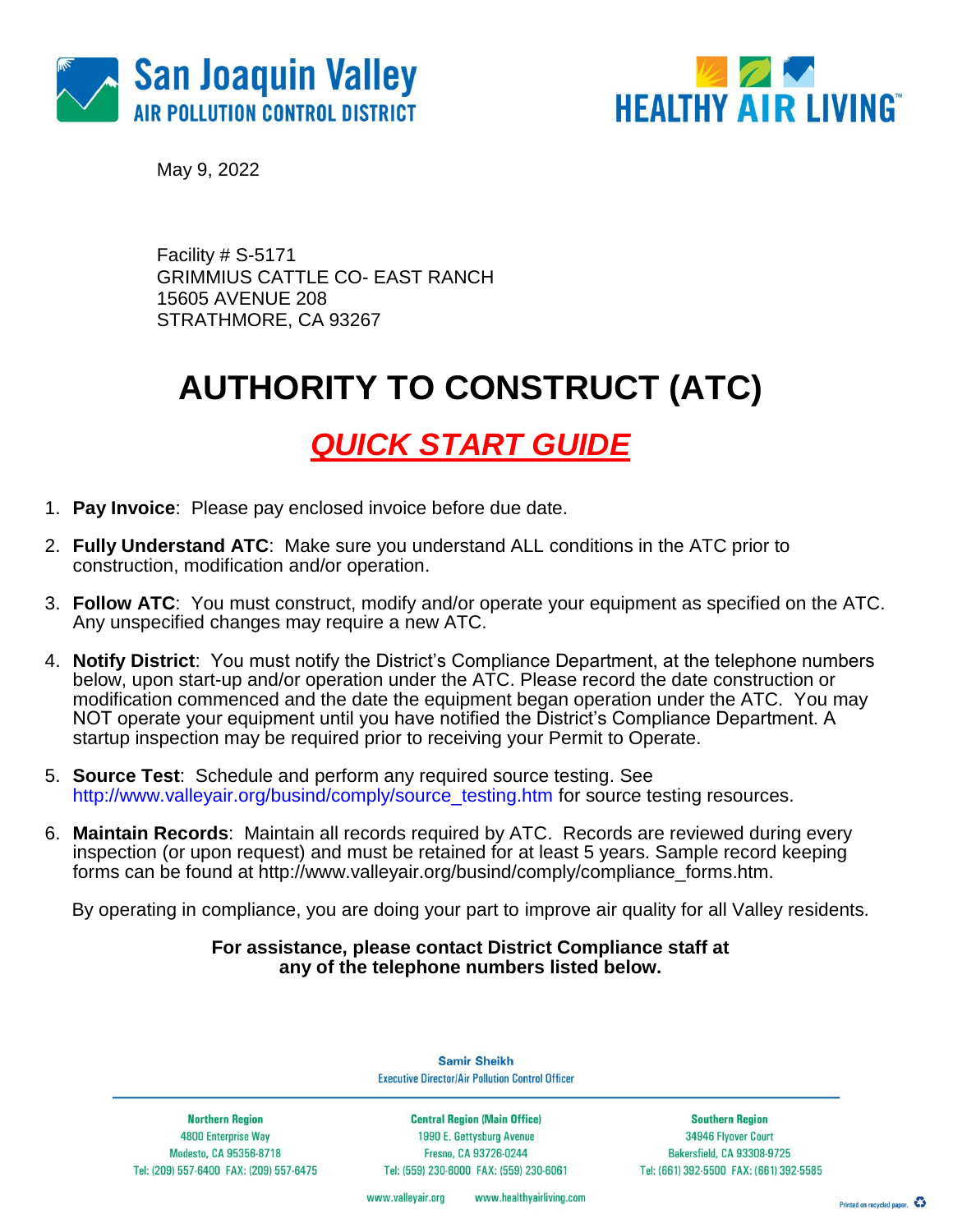



# AUTHORITY TO CONSTRUCT

PERMIT NO: S-5171-14-0 ISSUANCE DATE: 05/09/2022

LEGAL OWNER OR OPERATOR: GRIMMIUS CATTLE CO- EAST RANCH MAILING ADDRESS: 15605 AVENUE 208 STRATHMORE, CA 93267

LOCATION: 15605 AVENUE 208 STRATHMORE, CA 93267

### EQUIPMENT DESCRIPTION:

917 BHP (INTERMITTENT) VOLVO MODEL TWD1643GE TIER 2 CERTIFIED DIESEL-FIRED EMERGENCY STANDBY IC ENGINE POWERING AN ELECTRICAL GENERATOR

### CONDITIONS

- 1. Upon presentation of appropriate credentials, a permittee shall allow an authorized representative of the District to enter the permittee's premises where a permitted source is located or emissions related activity is conducted, or where records must be kept under condition of the permit. [District Rule 1070]
- 2. Upon presentation of appropriate credentials, a permittee shall allow an authorized representative of the District to have access to and copy, at reasonable times, any records that must be kept under the conditions of the permit. [District Rule 1070]
- 3. This permit does not authorize the violation of any conditions established for this facility in the Conditional Use Permit (CUP), Special Use Permit (SUP), Site Approval, Site Plan Review (SPR), or other approval documents issued by a local, state, or federal agency. [Public Resources Code 21000-21177: California Environmental Quality Act]
- 4. No air contaminant shall be released into the atmosphere which causes a public nuisance. [District Rule 4102]
- 5. No air contaminant shall be discharged into the atmosphere for a period or periods aggregating more than three minutes in any one hour which is as dark as, or darker than, Ringelmann 1 or 20% opacity. [District Rule 4101]
- 6. Particulate matter emissions shall not exceed 0.1 grains/dscf in concentration. [District Rule 4201]
- 7. This IC engine shall only be used for the growing and harvesting of crops or the raising of fowl or animals for the primary purpose of making a profit, providing a livelihood, or conducting agricultural research or instruction by an educational institution. [District Rules 4701 and 4702, and 17 CCR 93115]

#### CONDITIONS CONTINUE ON NEXT PAGE

YOU MUST NOTIFY THE DISTRICT COMPLIANCE DIVISION AT (661) 392-5500 WHEN CONSTRUCTION IS COMPLETED AND PRIOR TO OPERATING THE EQUIPMENT OR MODIFICATIONS AUTHORIZED BY THIS AUTHORITY TO CONSTRUCT. This is NOT a PERMIT TO OPERATE. Approval or denial of a PERMIT TO OPERATE will be made after an inspection to verify that the equipment has been constructed in accordance with the approved plans, specifications and conditions of this Authority to Construct, and to determine if the equipment can be operated in compliance with all Rules and Regulations of the San Joaquin Valley Unified Air Pollution Control District. Unless construction has commenced pursuant to Rule 2050, this Authority to Construct shall expire and application shall be cancelled two years from the date of issuance. The applicant is responsible for complying with all laws, ordinances and regulations of all other governmental agencies which may pertain to the above equipment.

Samir Sheikh, Executive Director / APCO

 $U(U/F)$ 

Brian Clements, Director of Permit Services S-5171-14-0 : May 9 2022 11:10AM -- LEEG : Joint Inspection NOT Required